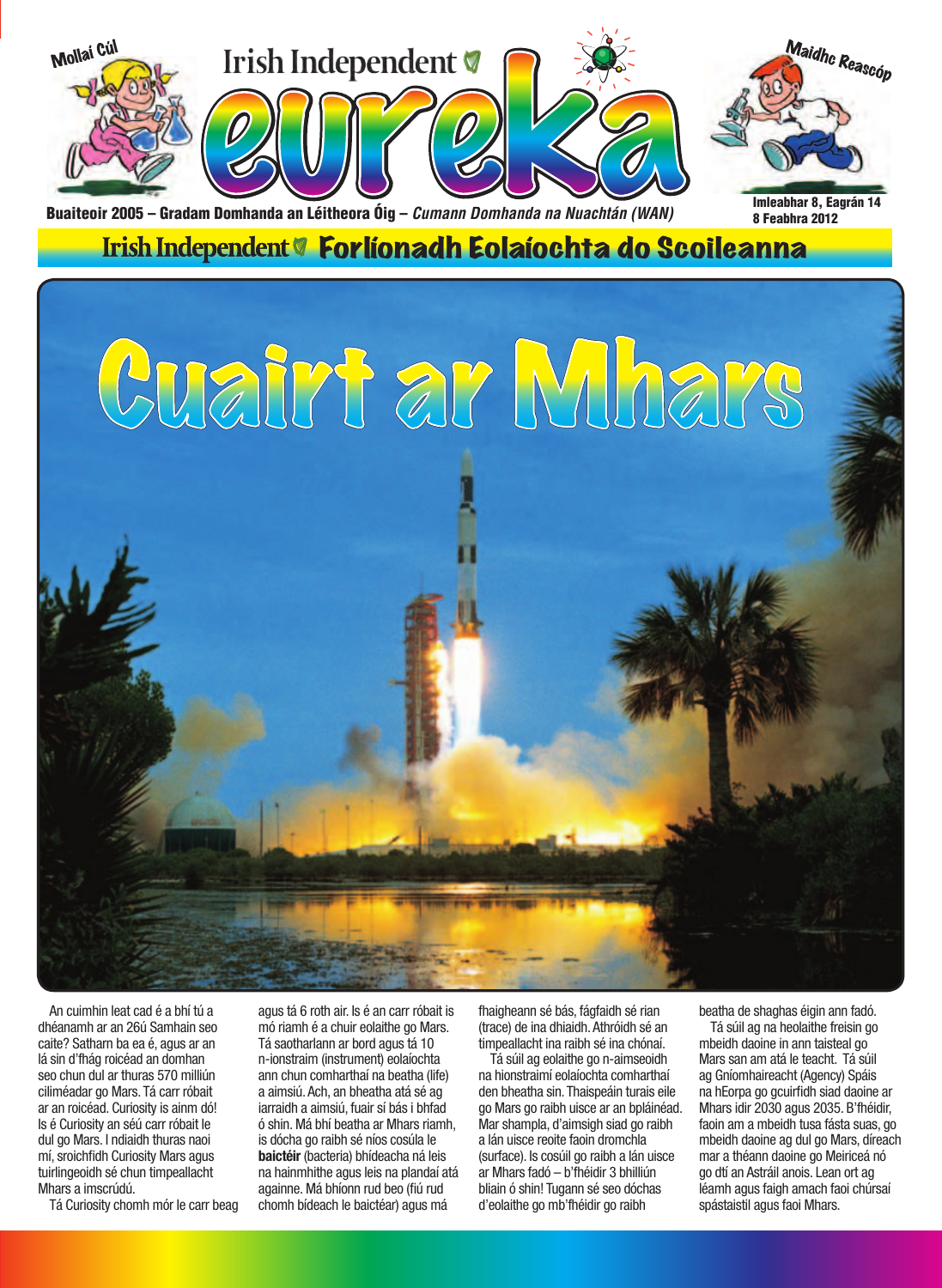# An ceathrú pláinéad amach ón ngrian



Leis na céadta bliain anuas, tá eolaithe ag deanamh staidéir ar Mhars. Cén chuma atá ar Mhars? Tá a fhios againn gurb é an ceathrú pláinéad amach ón ngrian é. Uaireanta, tugann daoine an t-ainm 'An Pláinéad Dearg' air mar gur dearg í ithir (soil) an phláinéid. Tá sí dearg mar tá **ocsaíd iarainn** (iron oxide) nó meirg (rust) inti. Ach uaireanta tá cuma bhuí nó oráiste uirthi.

Tá Mars beagáinín cosúil leis an domhan seo, ach tá sé níos lú, níos tirime agus níos fuaire. Tá oighearchaidhpeanna polacha (polar ice caps), bolcáin (volcanoes), cainneoin (canyons) agus ceithre shéasúr ag an dá phláinéad. Arb eol duit go bhfuil an bolcán is mó sa **ghrianchóras** (solar system) ar Mhars? Tá difríochtaí idir an dá phláinéad freisin. Tá aer thanaí Mhars lán le dé-ocsaíd charbóin (carbon dioxide) agus tá an spéir bándearg ceobhránach (hazy). Tá dath gorm ar an spéir s'againne. Dá mbeifeá ar Mhars ag féachaint suas ar an spéir san oíche, d'fheicfeá dhá ghealach. Is pláinéad carraigeach é Mars. Tá sé tirim smúitiúil (dusty). Uaireanta clúdaíonn stoirmeacha móra deannaigh (dust) an pláinéad uile. Mar sin féin, tá a fhios againn go bhfuil a lán uisce reoite istigh faoin dromchla. Tá an teocht chomh híseal le -140°C agus níl mórán de sholas na gréine ann.

Tá bliain ar Mhars beagnach dhá oiread chomh fada le bliain ar an domhan seo. Tá 687 lá i mbliain ar Mhars. Mar sin, tá na séasúir ar Mhars dhá oiread chomh fada leis na séasúir anseo.



Nuair a shroichfidh Curiosity Mars ar an 15 Lúnasa 2012, ísleoidh Craein Spéire é síos go bun an chráitéir 'Gale'. Tiomáinfidh Curiosity thart timpeall ar a 6 roth agus baileoidh sé samplaí d'ithir Mhars ag lorg chomharthaí na beatha. Tá Mars lán le **cráitéir** (craters). B'fhéidir go ndearna **dreigeoidigh** (meteoroids) iad nuair a bhuail siad faoi (collided with) Mhars. Cad iad na dreigeoidigh seo? Is píosaí deannaigh agus carraigeacha iad atá ar snámh (floating) thart sa ghrianchóras. Tá an t-ádh orainn go bhfuil atmaisféar an domhain i bhfad níos dlúithe (denser) ná atmaisféar Mhars – ní éiríonn le mórán dreigeoideach an pláinéad s'againne a shroicheadh.

Tá cráitéir Mhars domhain agus tá cruth babhla le himeall (rim) mórthimpeall orthu. Tá cráitéar ollmhór amháin 8,500km ó thaobh go taobh, agus 10,600 km ar fad (length). Tá sé chomh mór leis an Áis, an Astráil agus an Eoraip greamaithe le chéile. Ceapann eolaithe gurb é seo an cráitéar is mó a bhfuil eolas againn faoi sa ghrianchóras. Ní fios cad a bhuail faoi Mhars chun an cráitéar seo a dhéanamh ach bhí sé ollmhór – thart ar 2,000 km trasna. B'fhéidir go raibh aigéan sa chráitéar am éigin.



# Cafomhafocht

# Rothaí nó scíonna?

Ní raibh rothaí ar na chéad chairr a chuir eolaithe go Mars. D'úsáid na cairr scíonna mar mhodh taistil. Ansin, thosaigh eolaithe ag úsáid rothaí in áit scíonna ar na cairr. Ag baint úsáide as barra, tá na rothaí nasctha le chéile, nó nasctha leis an rud atá le bogadh. Tugaimid an t-ainm **acastóir** (axle) ar an mbarra seo.

Cé acu ab fhearr mar mhodh taistil, dar leat – scíonna nó rothaí? Déan an ghníomhaíocht seo agus **taifead** na torthaí a gheobhaidh tú.



### **Bunábhair:**

- 2 chartán sú oráiste nó bainne iad folamh agus nite. Seo iad na cairr róbait.
- 4 spól (spools) mhóra nó 4 roth phlaisteacha
- Ábhar chun ' scíonna' a dhéanamh m.sh. cárta, plaisteach
- Marla
- 2 pheann luaidhe fada cruinne (round) / 2 bhata duail (dowels)- is iad seo na hacastóirí (axles)
- **Seilitéip**
- Siosúr
- **Treoracha:**
- 1. Féach ar phictiúir de scíonna. Socraigh cén t-ábhar a úsáidfidh tú chun carr róbait a dhéanamh.
- 2. Greamaigh na scíonna le carr amháin le seilitéip.
- 3. Brúigh an carr. **Tomhais** an fad a ghluaisfidh sé.
- 4. Greamaigh na rothaí agus na hacastóirí leis an gcarr eile. Greamaigh an dá pheann luaidhe le bun an chartáin (féach ar an léaráid). Brúigh spól/roth ar gach peann luaidhe. Fág spás idir an roth agus corp an chairr.
- 5. Bí cinnte gur féidir leis na rothaí casadh.
- 6. Cuir píosa marla ar bhun na bpeann luaidhe le cinntiú nach dtitfidh na rothaí díobh.
- 7. Anois **imscrúdaigh** an ngluaisfidh an carr níos faide nó níos fusa ar rothaí ná mar a ghluais sé ar na scíonna? Bí cinnte go bhfuil an **tástáil cothrom**.

### **Smaoinigh air seo:**

Ar Mhars, má tá an ithir an-ghainmheach, an rachaidh na rothaí síos nó an éireoidh siad greamaithe san ithir?

Leanfaidh an misean go Mars ar feadh 23 mí dhomhanda. Cén fad é sin in am Marsach?

### **Dúshlán breise:**

Tá na rothaí ar Curiosity dhá oiread níos mó ná na rothaí a bhí ar na cairr róbait eile. An maith an rud é sin, dar leat? An gceapann tú go ndéanfaidh rothaí móra a lán difríochta don fhad a thaistealóidh an carr róbait? Dear imscrúdú le fáil amach.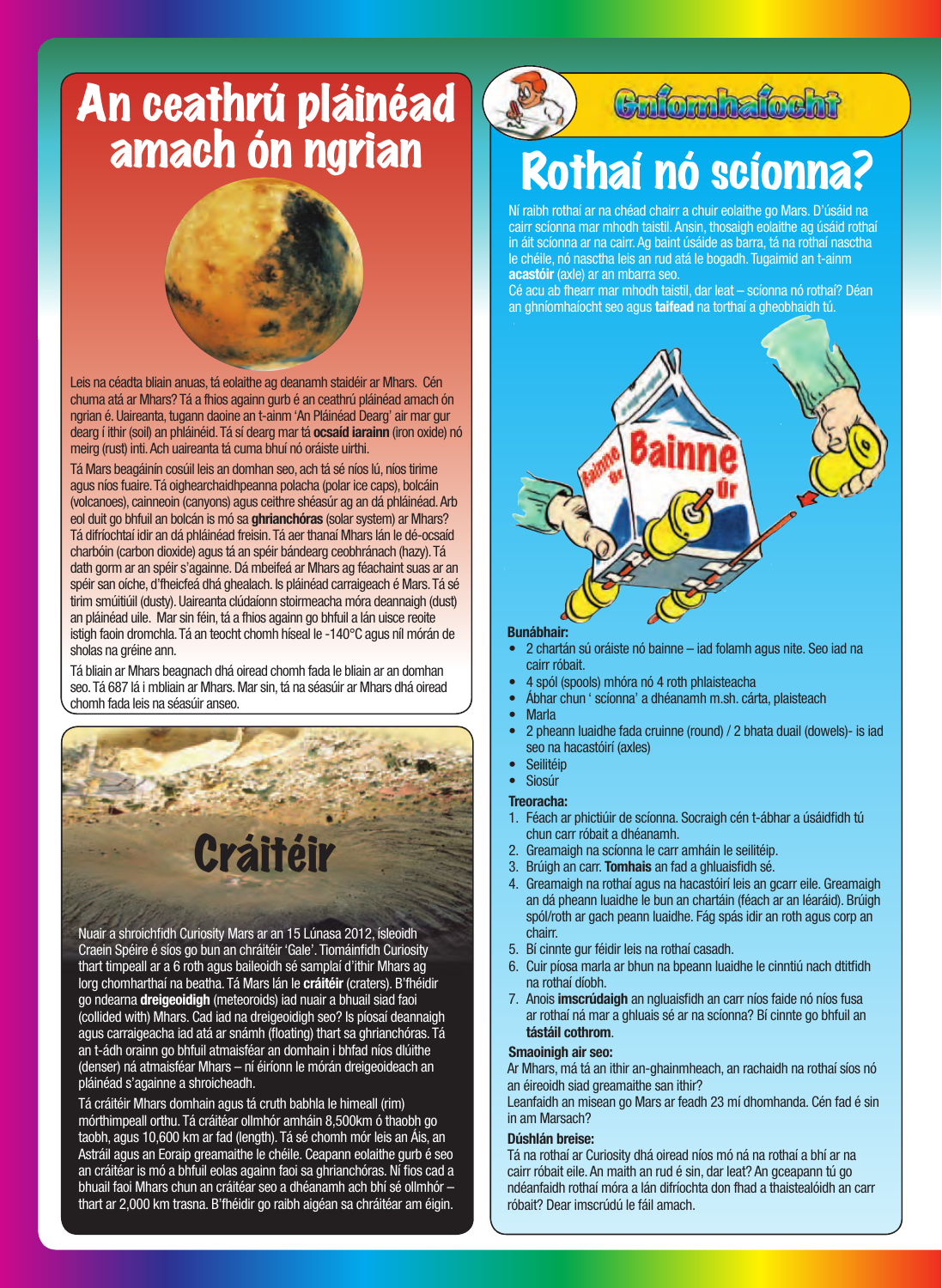

Léigh tú go dtugann daoine An Pláinéad Dearg mar ainm ar Mhars uaireanta toisc go bhfuil dath dearg ar an ithir dheannachúil. Is cosúil go bhfuil iarann sna carraigeacha ar Mhars. Ach cén fáth ar tháinig meirg ar na carraigeacha? Déan imscrúdú le fáil amach faoi mheirg.

### **Bunábhair:**

- Tairní glana iarainn
- Dhá phróca
- Uisce

## **Treoracha:**

- 1. Cuir tairne amháin i bpróca uisce agus an tairne eile i bpróca folamh.
- 2. An gceapann tú go dtiocfaidh meirg ar na tairní? **Tuar**.
- 3. Fág na tairní sna prócaí ar feadh cúpla lá. Ansin **breathnaigh** ar tháinig meirg ar cheachtar acu.
- 4. An dtugann na torthaí leid duit faoi rud a bhí ar Mhars fadó

## **Pléigh:**

Cén fáth a gcuireann daoine péint ar ráillí agus ar throscán miotail?

# Meaisíní Marsacha

Tá an carr róbait Curiosity thart ar 3 mhéadar ar fad, thart ar 2.7 méadar ar leithead, agus thart ar 2.2 méadar ar airde. Tomhais na faid seo i do sheomra ranga nó sa chlós agus faigh amach cé mhéad spáis a ghlacann an róbat..

Culombalosht

# Dear agus déan do charr róbait féin

cupán plaisteach pionna scoilte<br>
and cárta



seilitéip

Beidh Curiosity ábalta druileáil cúpla orlach síos i gcarraig agus an t-ábhar púdrach (powdered) a bhaint amach. Déanfaidh eolaithe turgnaimh ar an ábhar seo. Taispeánann na pictiúir bealach amháin chun samhail de charr róbait a dhéanamh. Ach b'fhéidir go bhfuil smaointe eile agatsa a oibreoidh freisin. Déan iarracht scúp a chur air a rachaidh suas síos agus a phiocfaidh suas rud éigin, siúcra nó salann, mar shampla. B'fhéidir go mbeidh ort **luamháin** (levers) a chur air freisin. **Bunábhair:**

1. Faigh eolas ar Curiosity. Cén cruth atá air? Cé mhéad roth atá air? 2. Pleanáil conas a dhéanfaidh tú do charr róbait féin. An gcuirfidh tú rothaí air? Conas a dhéanfaidh tú scúp a rachaidh suas síos?

3. Déan do shamhail de Curiosity. Bí an-chúramach má tá stáplóir in

4. Tástáil do shamhail. An féidir leis rudaí, m.sh. gaineamh, a phiocadh suas? Dá mbeifeá á dhéanamh arís, an athrófá aon rud?

Freagraí ar an gCrosfhocal

**B. DREIGEOIDIGH YTISOIRUO .01** 

**Trasna** 3. TIRIM AJHAAB .d **AROBH** T **MIAATSMOI** .8

• Cárta righin (do na luamháin)

Pionnaí scoilte (split)

Stáplóir (roghnach)

**Seilitéip** 

**Siosúr** 

úsáid agat.

**Treoracha:**

- Scúp (píosa de bhosca beag, m.sh. bosca cipíní solais)
- 
- 
- 
- 
- 
- 
- 
- 
- 
- Cupán plaisteach nó polaistiréine (polystyrene)

• Soip óil agus spóil mar rothaí (roghnach)

Gheobhaidh tú cabhair ón bpictiúr.

**Síos**

HOABDIARRAO . I SAAM<sub>3</sub> DEARG 4. **NEIRG** 

- 
- 
- 
- 
- 
- 
- 
-